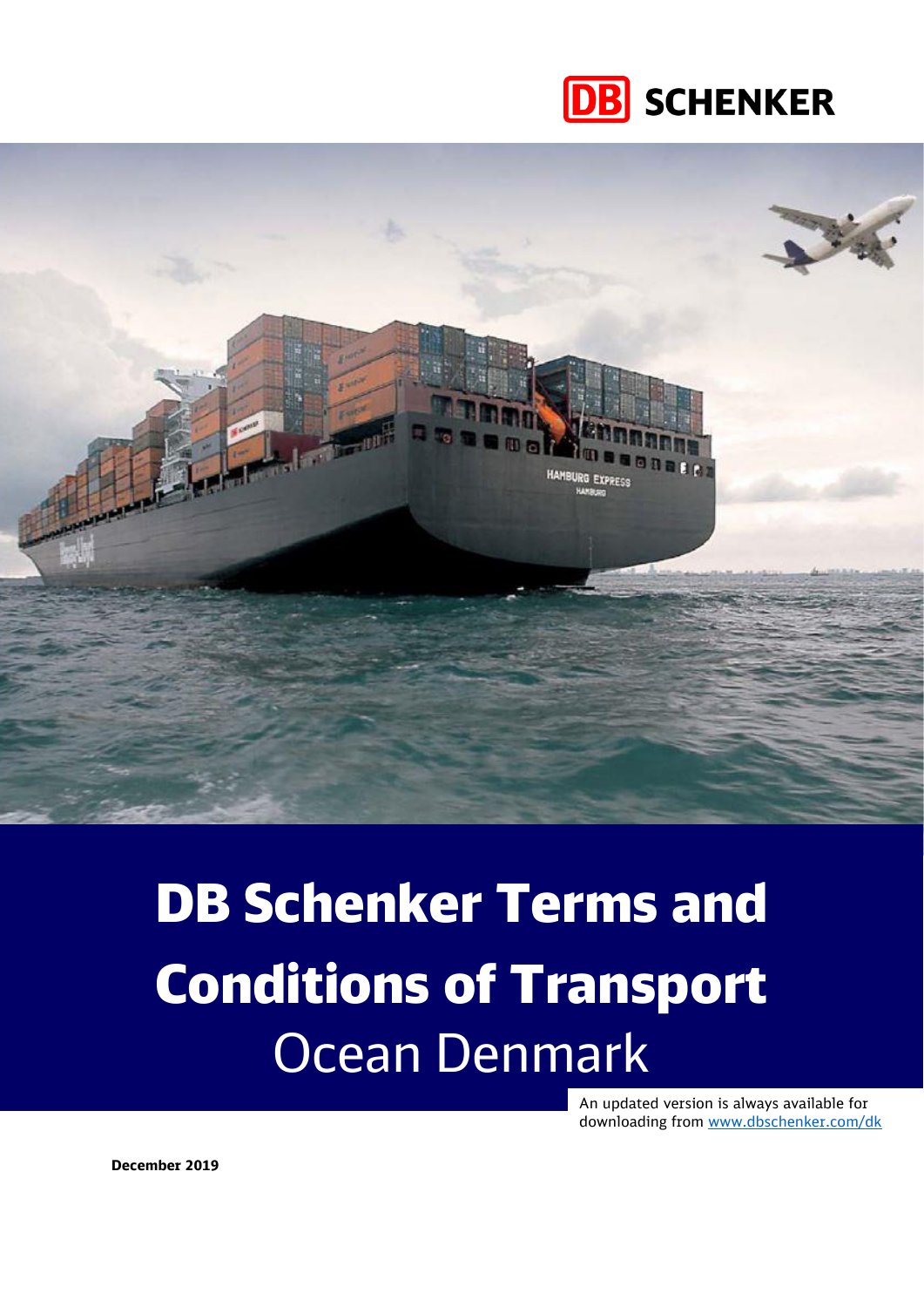# **Contents**

| <b>CHAPTER A</b> | <b>General terms and conditions</b>                                |
|------------------|--------------------------------------------------------------------|
|                  |                                                                    |
|                  |                                                                    |
|                  |                                                                    |
|                  |                                                                    |
|                  |                                                                    |
|                  |                                                                    |
|                  |                                                                    |
|                  |                                                                    |
|                  | 9. Terms and conditions for handling of personal data (the GDPR) 7 |
|                  |                                                                    |
| <b>CHAPTER B</b> | <b>Price Information</b>                                           |
|                  |                                                                    |
| <b>CHAPTER C</b> | <b>Supplementary services Online bookning</b>                      |
|                  |                                                                    |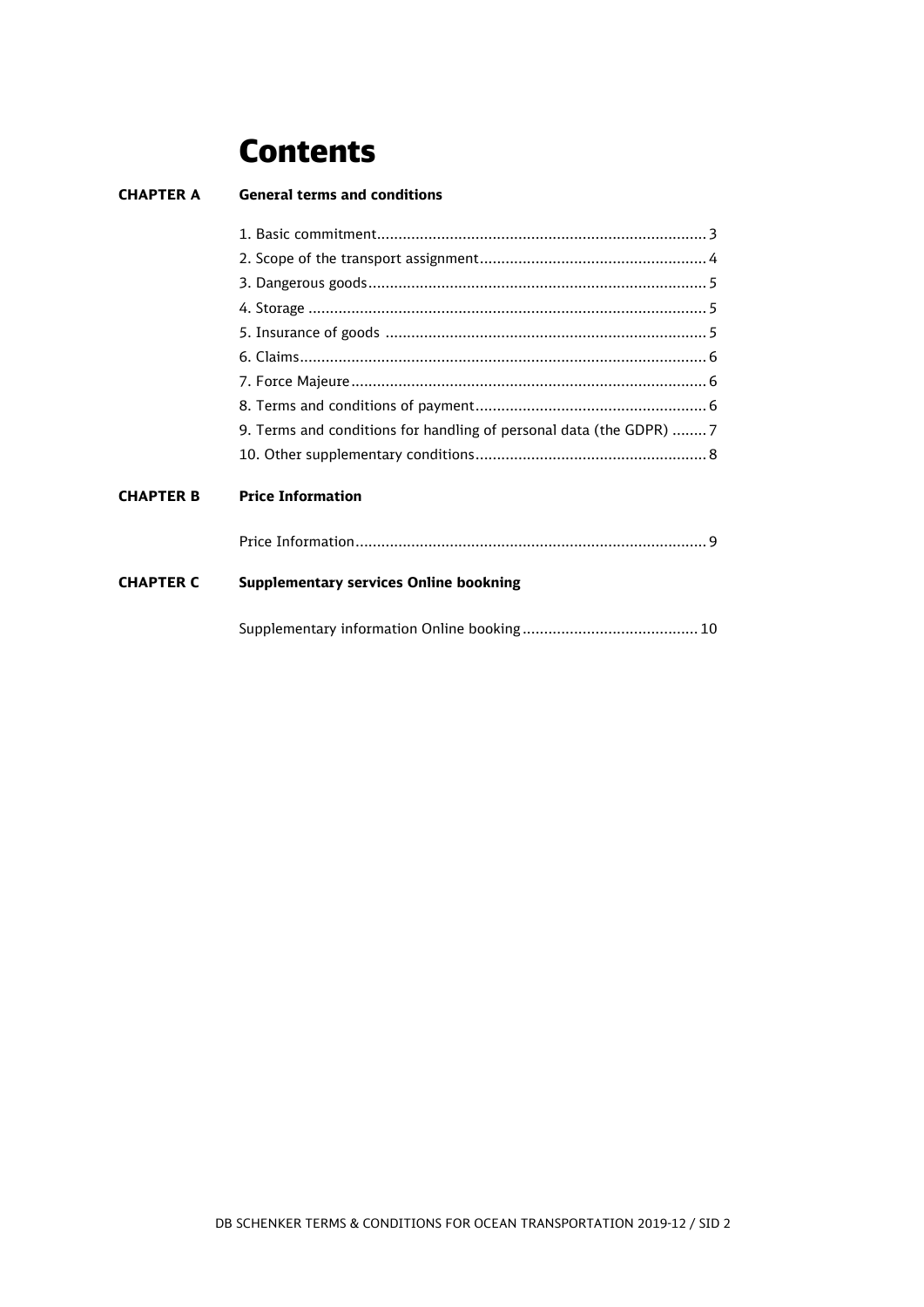### CHAPTER A. General terms and conditions

**DB Schenker Terms and Conditions of Transport (Denmark) apply as the base for the calculation of freight charges, other transport charges and all other conditions and agreements for the transport services in the DB Schenker Ocean freight.**

All assignments are performed by DB Schenker according to:

- The agreed conditions in each individual case • Product-specific conditions corresponding to Chapter B in these conditions
- General terms corresponding to Chapter A in these conditions
- General conditions of the Nordic association of freight forwarders, NSAB (currently NSAB 2015)

All services are provided based on the terms, exceptions and restrictions expressly explicitly specified or referred to in the bill of lading (B/L) from SCHENKER ocean Ltd.

Should deviations occur between the above-mentioned regulations, priority shall be given according to the order specified above. DB Schenker Ocean Terms and Conditions of Transport include additions to, and deviations from, NSAB 2015.

If an adjustment in NSAB 2015 or DB Schenker Terms and Conditions takes place during the term of an agreement, or if a tax or other charge is added, removed or changed, or if any other general adjustment applicable to the industry is made in the pricing, freight benefits or other increased level of costs that DB Schenker cannot influence, DB Schenker reserves the right to make the corresponding price adjustment.

The parties' dealings, besides what is specified above concerning requirements relating to issued bills of lading and that relate to transport assignment in accordance with these terms, shall be settled according to Danish law, Copenhagen District Court being the competent court.

### The DB Schenker website

[https://www.dbschenker.com/se](https://www.dbschenker.com/se-sv/meta/terms-and-conditions) always contains the most recently updated version of the DB Schenker Ocean Terms and Conditions.

# <span id="page-2-0"></span>1. Basic commitment

### **1.1Scope**

DB Schenker accepts transport assignments subject to the limitations set out in Clause 1.1.1 - 1.1.2 below.

DB Schenker does not have any obligation to transport goods taken into custody or delivered for transport and which fall under Clause 1.1 General Terms unless agreed in writing.

### **1.1.1 The following types of goods are only accepted for transport after written agreement:**

a) Goods for which special transport restrictions apply according to the law.

Goods for which the importing country, destination country or any transit country has issued restrictions (e.g. import and/or export restrictions)

b) Dangerous or temperature-sensitive goods, wines, spirits, waste, hazardous waste, goods that are liable to be stolen such as computers, consumer electronics etc., valuables such as art, antique objects, jewelry etc., personal belongings or removal goods, live plants, perishable.

c) Goods requiring special devices or arrangements for loading, unloading or transport, such as e.g. machinery.

d) Goods that are inadequately packed which can cause damage on other goods and objects that are not suitable for loading together with other objects.

In relation to transport of food, provisions under applicable food laws and regulations issued in connection therewith apply.

In case of an agreement to depart from the above, the terms and prices at which the assignment is carried out shall be specified.

DB Schenker is entitled to render harmless or to destroy goods taken into custody which are of a hazardous nature, provided such measure is justified to avoid danger. If there is no immediate danger, DB Schenker shall, if possible, notify the client of measures that will be taken in relation to the goods.

#### **1.1.2 Goods that are not accepted for transport** Live animals, weapons, bank notes, tobacco, infectious substances and cash.

DB Schenker reserves the right to specify special terms, or alternatively turn down transport assignments in relation to types av goods other than those specified above.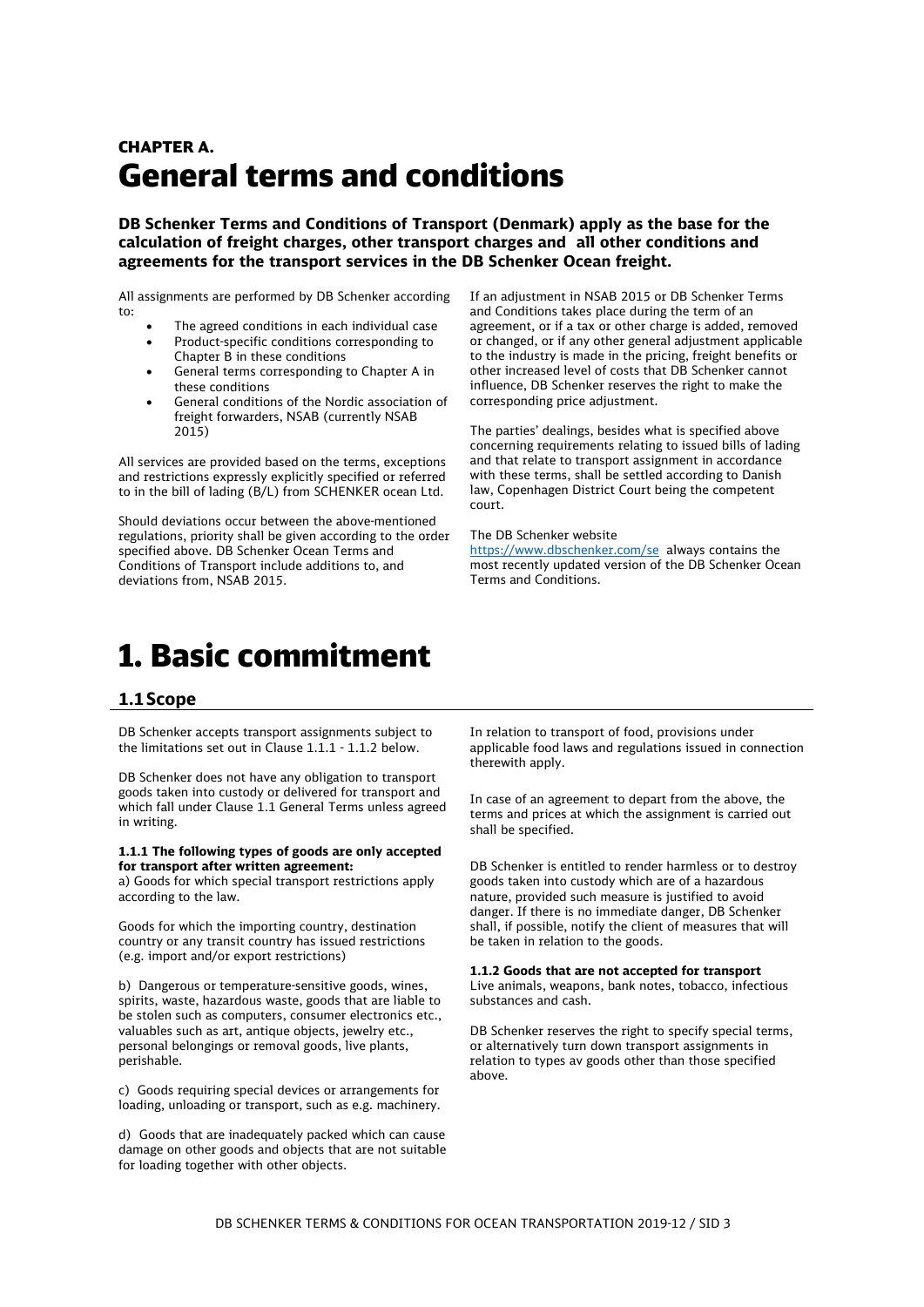### **1.2 Dispatching of goods**

### **1.2.1 Transport documentation**

In order for DB Schenker to carry out the assignment and fulfil the transport agreement according to the above or otherwise agreed shipping times, the client is responsible for ensuring that the sender provides information required for the assignment, such as booking information, commercial invoice and packing list.

#### **1.2.2 Delivery terms**

Our quotations are, unless other specified, based on Incoterms 2010 and the cost allocation between the seller and the purchaser of goods will be done accordingly.

# <span id="page-3-0"></span>2. Scope of the transport assignment

### **2.1.1 Type of assignment**

#### **Ocean transport**

• LCL (less container load) 1cbm = 1 000 kg

The dimensions of the goods must fit within the profile of a standard container.

It is important to state the dimensions and weight when booking.

• FCL (full container load) E.g. 20', 40', 40' HC, flat rack, special equipment

### **2.1.2 Booking**

Booking refers to a request for collection of goods for transportation according to the DB Schenker products offered.

Booking is made via EDI or e-mail.

When any of the DB Schenker recommended TA systems or eSchenker are used, electronic transfer of the booking information takes place in conjunction with the transport order. (see Connect4Ocean, on page 11) Collection is planned based on when the booking message is received, customer preference and local conditions.

A prerequisite for the assignment is that the booking of transport and delivery of goods takes place in accordance with the Terms of Transport applicable at that time.

An agreed deviation from the standard regarding the form in which a message is sent and the booking time must be documented in a process description (SOP) that is agreed by both DB Schenker and the customer.

Mandatory information when booking:

- Shipper (name and address)
- Consignee (name and address)
- Pickup address, if other than shipper
- Delivery address, if other than consignee
- Number of packages and type of package
- Weight\*
- Volume
- Goods dimensions
- Terms of delivery, according to Incoterms 2010
- Type of goods
- Information about dangerous goods
- Customer number at DB Schenker Land if applicable
- Registration number / EORI number

For full units, the maximum weight of each unit must be respected and documented correctly. If the goods do not fit within the profile of the container, a quotation must be obtained for excess width and/or excess height. •Domestic road transport,

**For Export** 1 cbm = 580 kg, 1 pallet =  $0.4$  load meter, 1 load meter =  $1500$  kg

**For Import**  $1 \text{ cbm} = 250 \text{ kg}, 1 \text{ pallet} = 0.4 \text{ load meter}$ 1 loading meter = 1500 kg – max height 2,20 meter

• Other information that may be of relevance to e.g. the trucker or customs (customs status)

DB Schenker offers transport services with pick-up and delivery of goods during normal office hours. DB Schenker decides whether the goods will be shipped by direct shipment or by transshipment, unless otherwise agreed.

The client shall bear costs arising as a result of incorrect or incomplete information. DB Schenker shall be entitled to charge for all additional costs.

The client is responsible for ensuring the goods are packaged or protected to withstand normal transport handling and cargo securing and do not damage any other goods. The client is also responsible for ensuring that the packaging meets the requirements according to national and international laws and regulations. DB Schenker is not responsible for damage to goods due to the absence of or insufficient packaging.

All wood packaging exported to countries that require approved marking must be approved and marked according to the ISPM 15 standard. Danish wood packaging must be approved by the Danish Board of Agriculture. In case of lack of approved marking, additional costs will be charged.

If the dimensions or weight of the shipments do deviate from the information used to produce this offering, billing must be based automatically on the converted volume or weight for shipping costs with no prior notification. The customer agrees that the sender will be entitled to change the dimensions and/or weight.

\*Unless agreed otherwise, the customer must submit notification in an agreed form of the VGM (Verified Gross Mass) for the loaded container or the individual shipment to be transported in accordance with the SOLAS Convention and IMO regulations (including, but not limited to, MSC.1 / Circular 1475) and in accordance with the weighing methods specified there, or, alternatively, to ensure that this obligation is met by a third party on behalf of the customer. Costs originating from a lack of or incorrect information on VGM must be paid by the customer.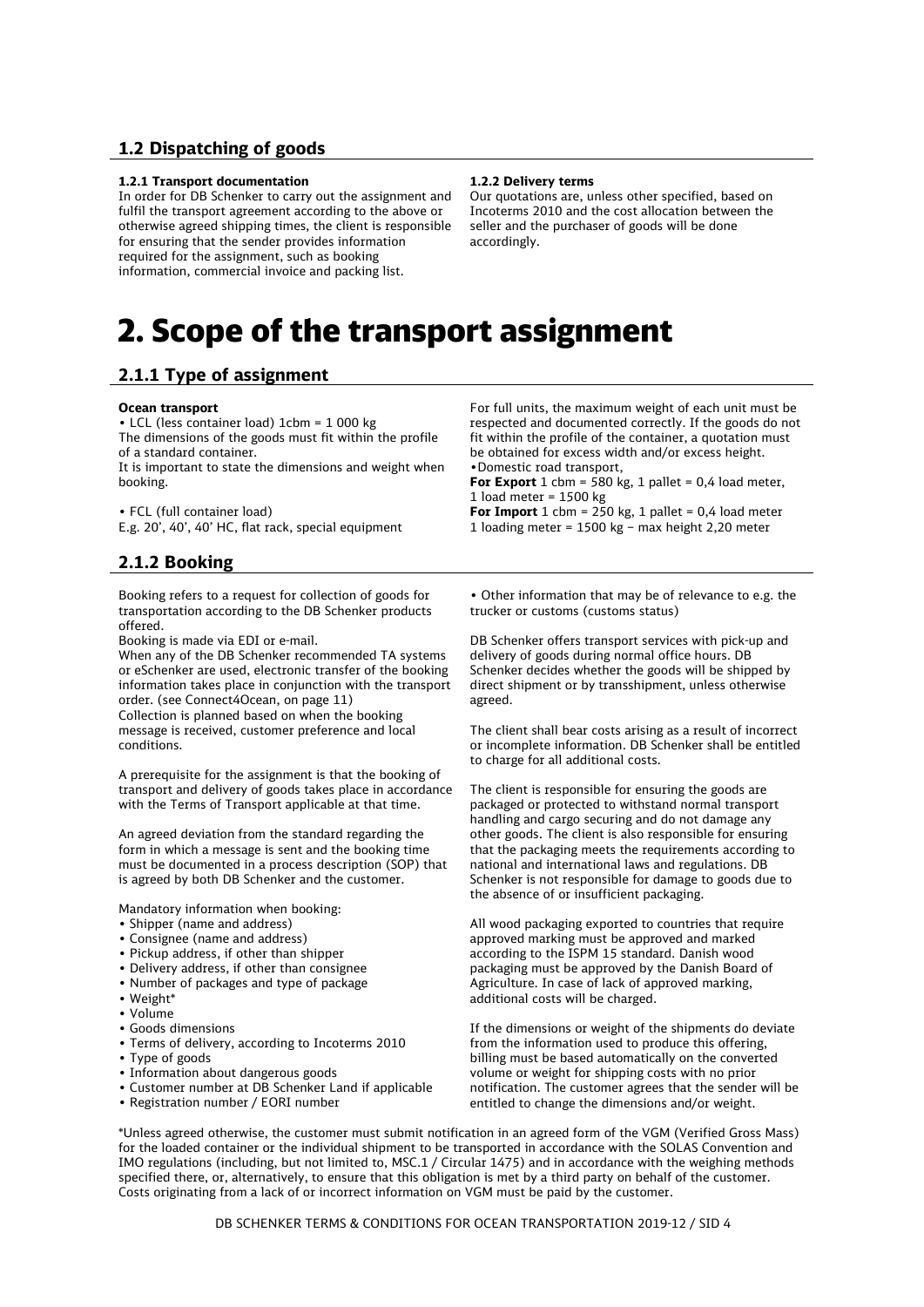# <span id="page-4-0"></span>3. Dangerous goods

The regulations applicable to dangerous goods are referred to as ADR (road freight) and IMDG (ocean freight).

In case of transport of dangerous goods, the client must, in connection with booking, inform DB Schenker whether the goods are fully or partly subject to the regulations on carriage of dangerous goods by road or ocean and provide the information specified in the goods declaration.

The client must ensure that the shipper classifies, packages, marks, labels, declares and issues transport documents for the dangerous goods according to applicable provisions in ADR/IMDG.

# <span id="page-4-1"></span>4. Storage

The regulations on storage in NSAB (NSAB 2015 §25) do not apply to storage in connection with transport, but only if the storage assignment has been specifically agreed.

# <span id="page-4-2"></span>5. Insurance of goods

A cargo insurance covers the full value of the goods and responds to all unfortunate events during transport regardless of who is responsible according to ICC (A) Conditions. The cover is placed with the insurance company AIG through DB Schenker by the buyer of the transport service (the seller or the buyer dependent on of them between contracted delivery clause).

A cargo insurance give:

- A Comprehensive insurance cover (ICC A conditions)
- Full remuneration according to commercial invoice or
- market value (plus shipping costs and 10% trading profit)
- Cargo insurance is taken out per consignment

Cargo insurance is provided under conditions that can be found at:

[https://www.aig.se/affars/produkter/marina/varuforsakring](https://urldefense.proofpoint.com/v2/url?u=https-3A__www.aig.se_affars_produkter_marina_varuforsakring-2Dschenker&d=DwMFAw&c=kn4_INW_mBCDHV_xJEVJkg&r=NQVtBnSMvFKbZTq9OkZ-99FyLggxnx94hni1wvwCHTc&m=_vjx8Bd8pMKr7KIP9vMGyeQZKKmQ_xDkk5vgwSvk2J8&s=QKPTepD4As7FbIc51Z8lXMZN5nnrjHK4tmgrxggpUDk&e=)[schenker.](https://urldefense.proofpoint.com/v2/url?u=https-3A__www.aig.se_affars_produkter_marina_varuforsakring-2Dschenker&d=DwMFAw&c=kn4_INW_mBCDHV_xJEVJkg&r=NQVtBnSMvFKbZTq9OkZ-99FyLggxnx94hni1wvwCHTc&m=_vjx8Bd8pMKr7KIP9vMGyeQZKKmQ_xDkk5vgwSvk2J8&s=QKPTepD4As7FbIc51Z8lXMZN5nnrjHK4tmgrxggpUDk&e=)

#### **Calculation of premiums**

The insurance premium is based on the goods market value. The insurance applies without deductible.

### **How to take out the insurance?**

If you want to take out insurance, contact DB Schenker Ocean.

#### **Exclusions**

There are types of goods, events and costs that are excluded from cargo insurance (see full terms [https://www.aig.se/affars/produkter/marina/varuforsakring](https://urldefense.proofpoint.com/v2/url?u=https-3A__www.aig.se_affars_produkter_marina_varuforsakring-2Dschenker&d=DwMFAw&c=kn4_INW_mBCDHV_xJEVJkg&r=NQVtBnSMvFKbZTq9OkZ-99FyLggxnx94hni1wvwCHTc&m=_vjx8Bd8pMKr7KIP9vMGyeQZKKmQ_xDkk5vgwSvk2J8&s=QKPTepD4As7FbIc51Z8lXMZN5nnrjHK4tmgrxggpUDk&e=)[schenker\)](https://urldefense.proofpoint.com/v2/url?u=https-3A__www.aig.se_affars_produkter_marina_varuforsakring-2Dschenker&d=DwMFAw&c=kn4_INW_mBCDHV_xJEVJkg&r=NQVtBnSMvFKbZTq9OkZ-99FyLggxnx94hni1wvwCHTc&m=_vjx8Bd8pMKr7KIP9vMGyeQZKKmQ_xDkk5vgwSvk2J8&s=QKPTepD4As7FbIc51Z8lXMZN5nnrjHK4tmgrxggpUDk&e=)

Examples of important exclusions:

- Not sufficiently or improperly packaged goods
- Mobile phones, tablets and computers
- Medicines
- Antique objects, art, artwork
- Tobacco products and alcoholic substances

A stevedoring certificate/container packing certificate (CPC) must be issued and signed by the loading officer in the case of transport by ocean and enclosed with other documents.

For dangerous goods of different IMO classes that cannot be consolidated on same vehicle due to regulations, or if a shipment cannot be loaded in one transport unit due to size, separate documentation must be issued by the client. Bookings transmitted electronically, and transport instructions/goods declarations must be completed with hardcopy documents.

- Precious stones (or precious stones), pearls or metals
- Bank checks, banknotes and money regardless of
- currency
- Live animals
- Plants, fruits and vegetables
- Already damaged goods

The cargo insurance does not apply to costs associated with delays.

Cargo insurance does not cover damage, loss or cost caused by temperature due to failing equipment used for controlling temperature.

Used goods can be insured, but under conditions such as only covers total loss.

### **What is covered by the insurance?**

In case of damage, the insurance will reimburse the full amount of the value of the goods, up to the insured amount, at the time of the damage. If the product can be repaired, the insurance covers repair costs up to the insured amount. If damage caused to cargo reduces the value the difference between value of the cargo in undamaged condition compared to the value in damaged condition will be covered by the insurance, up to the insured amount.

If the product is delayed more than 60 days and the cause of delay is due to an event covered by the insurance, the assured will receive compensation for total loss.

#### **Where does the insurance apply?**

The insurance applies worldwide, with the exception of transport to countries or with companies and / or people who are subject to trade restriction according to UN, US or EU. Please see: [http://www.regeringen.se/regeringens](http://www.regeringen.se/regeringens-politik/utrikes-och-sakerhetspolitik/sanktioner/)[politik/utrikes-och-sakerhetspolitik/sanktioner/](http://www.regeringen.se/regeringens-politik/utrikes-och-sakerhetspolitik/sanktioner/) for information on current sanctions.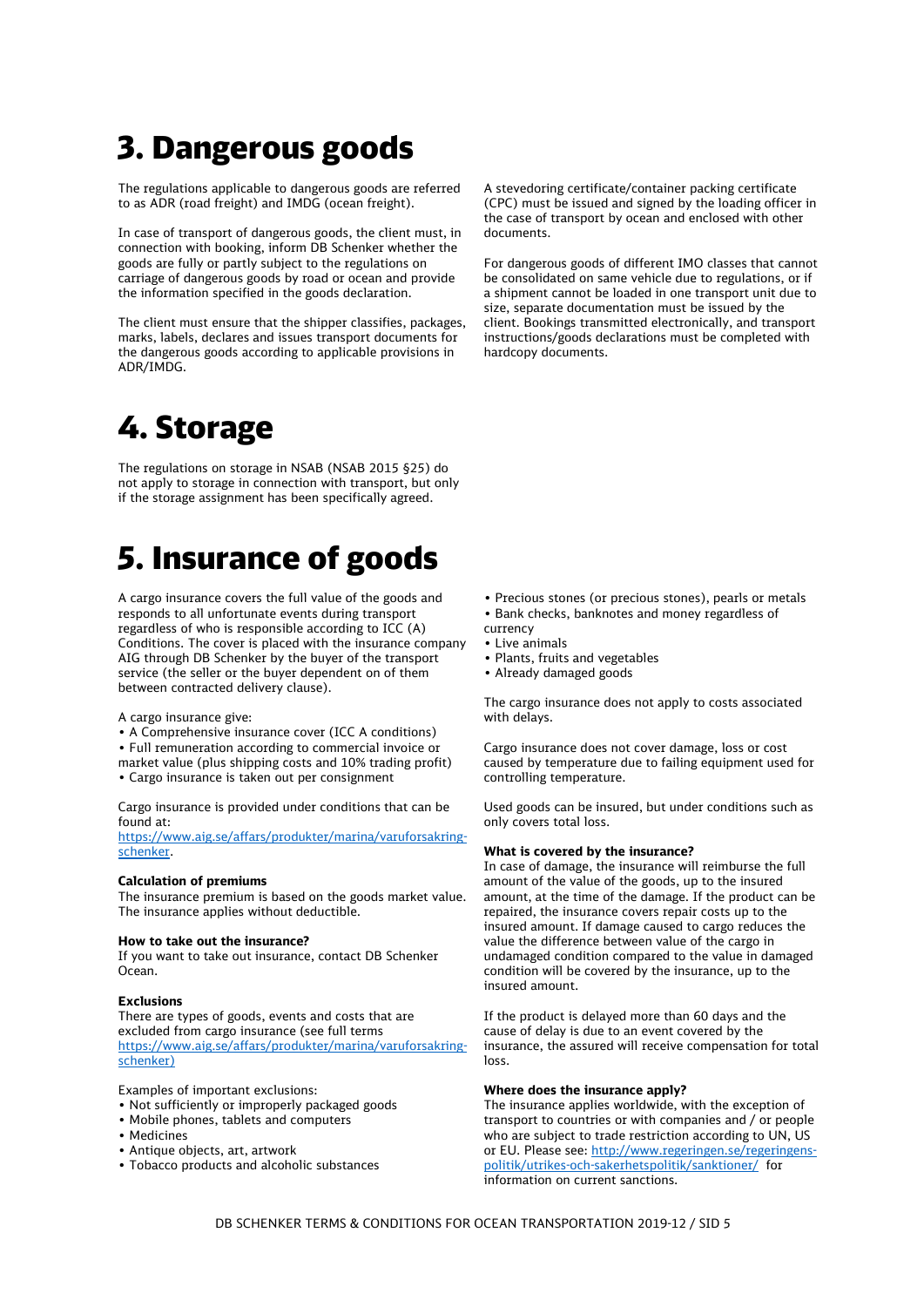# <span id="page-5-0"></span>6. Claims

DB Schenker's liability is regulated in accordance with the terms and in the order specified in section A. General Terms (above).

If an agreement has been reached that the consignor, without DB Schenker's involvement, puts together full load units for transport by DB Schenker and, in conjunction therewith, DB Schenker is prevented, when collecting the unit, from performing the customary collection check of the individual items in the load unit, DB Schenker is only liable for damage to or loss of individual items on condition that it is shown that the damage or loss occurred during DB Schenker's period of liability and for reasons for which DB Schenker is responsible.

Damage, shrinkage or loss that is visible must be reported immediately on receipt of the goods and noted on the signed copy of the transport document or other document.

Claims in respect of damage that was visible but not noted on the delivery receipt may be rejected.

Recipients of a consignment are obliged to check immediately on receipt if the goods have suffered any damage that is hidden by the packaging. Any hidden damage must be reported to DB Schenker as soon as possible, although no later than three (3) calendar days from receipt of the consignment. DB Schenker is not liable for any hidden damage reported after transport if the goods have previously been transported or handled and have not been checked for any hidden damage prior to the last transport movement.

# <span id="page-5-1"></span>7. Force Majeure

DB Schenker shall be released from liability to perform an assignment if DB Schenker is prevented from so doing by circumstances over which DB Schenker had no control and which it could not reasonably have foreseen. DB Schenker shall inform the customer immediately when such a situation occurs or ceases.

A party is entitled, with immediate effect, to give notice of termination of an agreement or to terminate an agreement when such a situation persists for more than one (1) month, when a certain period of notice has been agreed or after a period corresponding to the period of notice.

# <span id="page-5-2"></span>8. Terms and conditions of payment

The sender is obliged to pay all costs associated with the shipment that are not collected by the recipient.

If DB Schenker invoices the consignee and the consignee refuses to pay, stating that a different agreement was reached between the consignee and the customer, the customer is liable for payment of the freight. The same shall apply if the consignee, after the end of the payment period and after a reminder has been sent, has not paid the freight.

Freight and other charges are stated excluding VAT.

DB Schenker's general terms of payment are ten (10) days net from the date of the invoice unless payment in cash is demanded by DB Schenker.

An extended period of credit can be granted in exceptional cases and is regulated through an interim agreement, whereupon a credit charge is payable on the invoice amount for each extra day of credit over and above the general ten (10) days.

Late payment interest will be charged after the due date of the invoice, calculated at the interest rate specified in the invoice and generally applicable at DB Schenker at any time.

The interest on overdue payments is currently 1.8% per month.

A statutory reminder fee is debited if a written reminder is issued.

Claims for corrections of an invoice to a customer must be made within two (2) months of the invoice date. Claims for transport damage must be presented separately for individual processing (cannot be set off against unsettled freight invoices).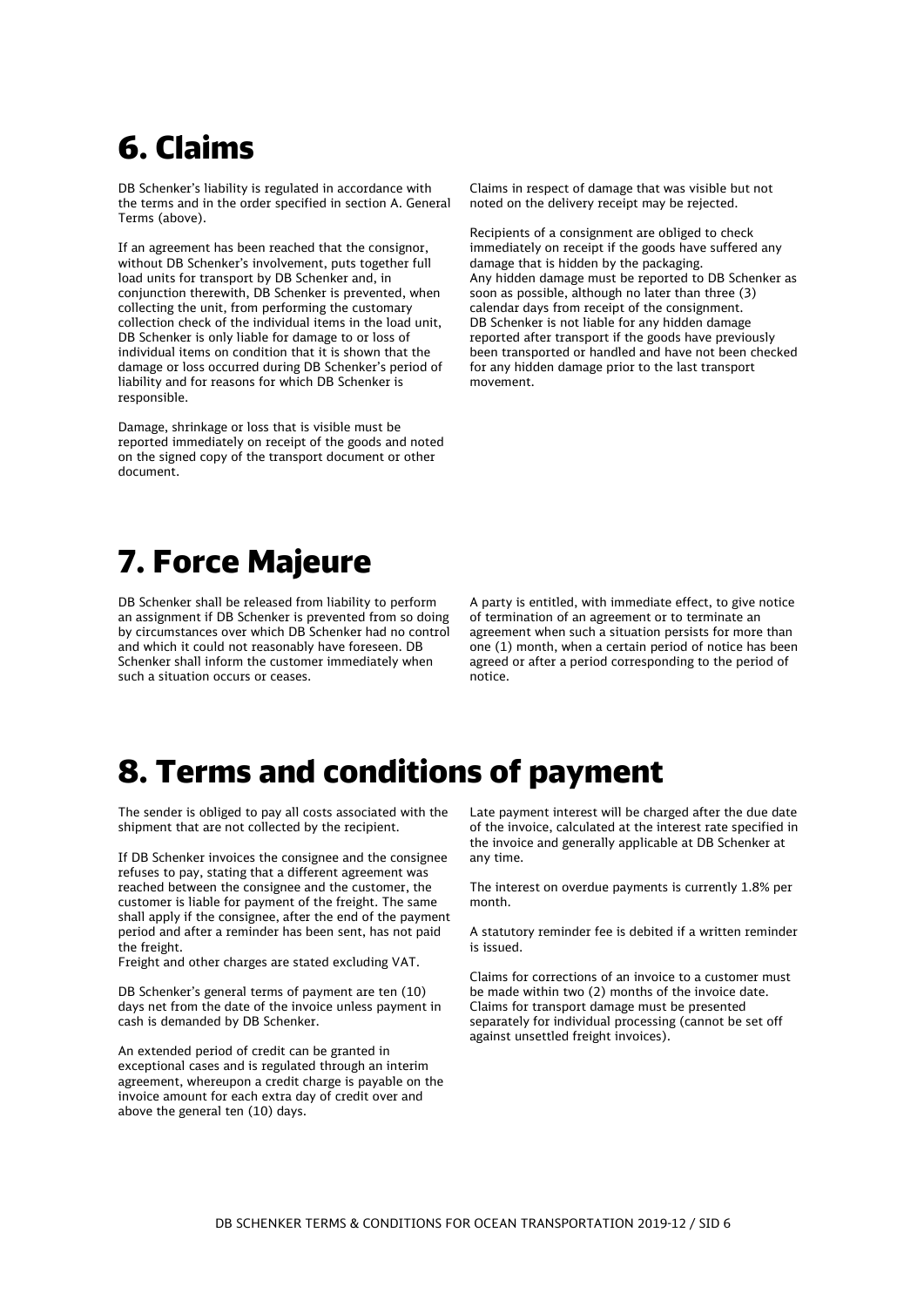# <span id="page-6-0"></span>9. Terms and conditions for handling of personal data (the GDPR)

Within the scope of its assignment, DB Schenker processes personal data in order to perform its services. The personal data may for example consist of consignee/recipient information or consignor/sender information (name, address, telephone number, e-mail address or similar) as well as information about contact persons at companies that cooperate with or are customers of DB Schenker. In cases where DB Schenker has collected personal data, within the scope of its performance of the services, DB Schenker is the data controller, as is defined in the GDPR1). In cases where someone other than DB Schenker (i.e. a sender, recipient or other freight customer) has collected personal data and forwarded this to DB Schenker, DB Schenker may be data processor, as defined in the GDPR. DB Schenker can also in some cases hand over personal data to a customer or a party ordering a service from DB Schenker (e.g. proof of deliveries of received consignments). In this case, DB Schenker is considered as the data controller and the recipient of the personal data as the data processor.

Processing of personal data shall at all times be made in accordance with the provisions of the agreement that applies between DB Schenker and its customer, as well as the product specific provisions that applies for each service. The purpose of the processing is to enable performance of the service that DB Schenker has agreed to perform. DB Schenker undertakes to fulfil the provisions that follow from the Personal Data legislation, including article 28.3 a)-h) of the GDPR. "Personal data legislation" include all applicable laws, regulations, directives and rules that apply for processing of personal data, including but not limited to the Data Protection Act (1998:204), the Act on Electronic Communication (2003:389) and other legislation that implement the EU Data Protection Directive 95/46/EC and the EU Directive on Privacy and Electronic Communications 2002/58/EC as well as the GDPR 2016/679 and potential amendments, supplements or legislation that replace such laws, regulations, directives and rules. The processing of data will be carried out as long as is required for the fulfilment of the agreement and/or assignment.

DB Schenker may contract a third party or several third parties for fulfilment of the Processing ("Processor" or "Sub-processor"). DB Schenker shall in such case enter into a (Sub-)Processing Agreement with the (sub- )processor that correspond to the terms and conditions that apply herein. DB Schenker will be fully liable towards the data subject and the data controller for the processing of personal data by the (Sub-)Processor. In the case where DB Schenker engages subcontractors in third countries, DB Schenker undertakes to ensure a correct legal basis for the transfer to a third country in accordance with the Personal Data legislation.

When required by law, DB Schenker shall have the right to disclose personal data to public authorities.

DB Schenker shall take appropriate technical and organizational measures to protect the personal data that is processed in accordance with the stipulations in the Personal Data legislation.

Upon request by the data controller, DB Schenker shall assist the data controller with fulfilling the obligations in relation to the data subject regarding access to personal data, rectification or erasure of personal data, limitations of or objection to processing of personal data, data portability or other rights which are stipulated in the Personal Data legislation.

DB Schenker shall in addition, upon request of the data subject, disclose information about the processing in accordance with the stipulations of the Personal Data legislation. DB Schenker shall however, in the cases where DB Schenker is the data processor, refer to the party that is the data controller for information on such processing.

Measures and activities of DB Schenker required to fulfil this stipulation is not included in the compensation for the performance of the assignment. DB Schenker shall therefore have the right to charge the customer for possible services and recorded costs, to be able to perform measures and activities in accordance with this stipulation. This applies particularly when the data controller has certain demands on handling, documentation and/or security that is in excess of this provision.

DB Schenker's liability for damages under this section is limited to 50 % of the compensation that the customer has paid to DB Schenker during the previous 12 months.

More information on processing of personal data by DB Schenker can be found on:

<https://www.dbschenker.com/se-sv/meta/privacy-policy>

In the case where DB Schenker, in the capacity of being the data controller, discloses information to a sender or recipient of a consignment, the corresponding regulation as stated above shall apply in the same way for processing of such data.

The recipient of the data shall in such case be regarded as the data processor and have the same obligations as stated above for DB Schenker.

*<sup>1)</sup> Regulation (EU) 2016/679 of the European Parliament and of the Council of 27 April 2016 on the protection of natural persons with regard to the processing of personal data and on the free movement of such data, and repealing Directive 95/46/EC (General Data Protection Regulation) – also known as the GDPR.*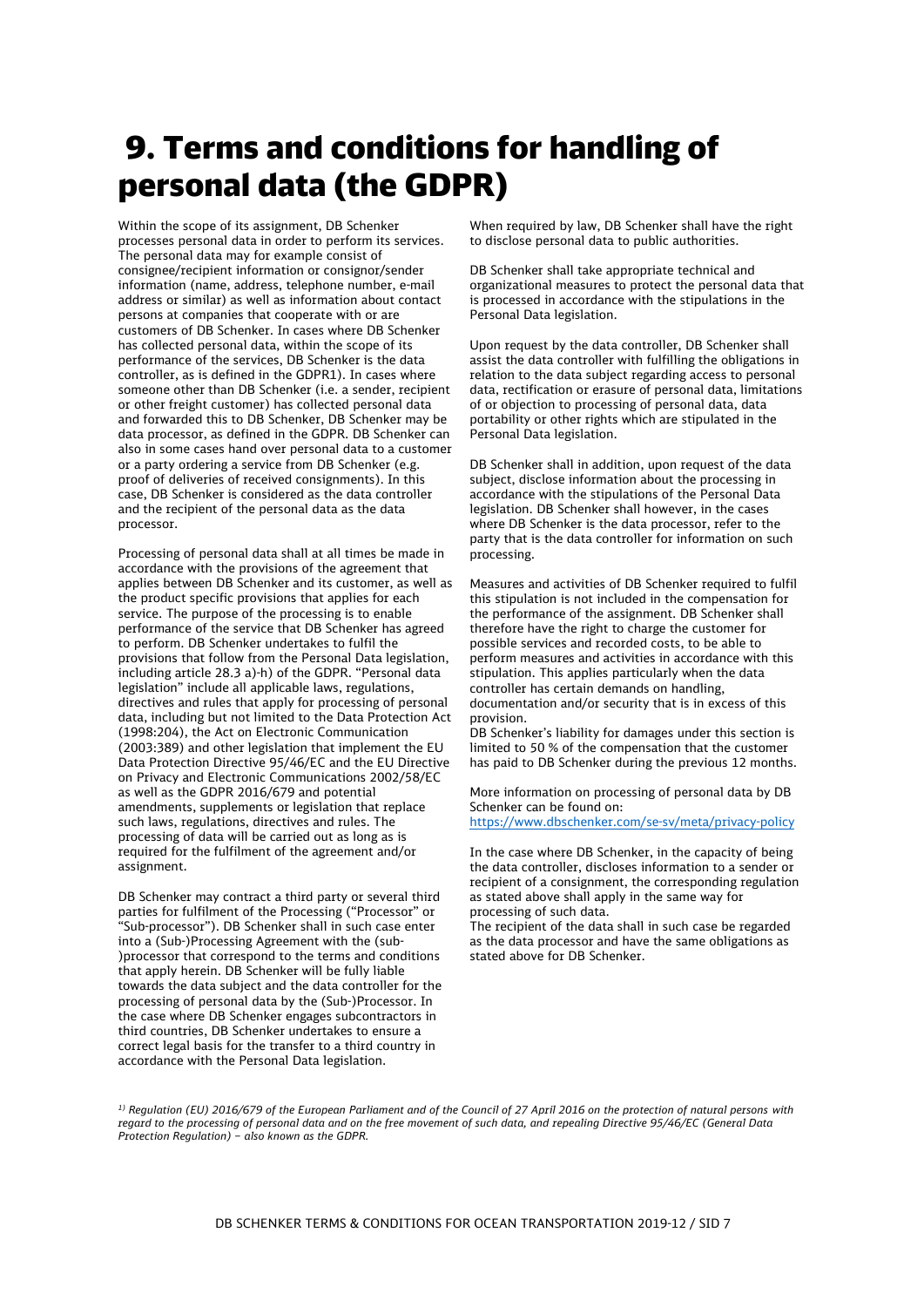# <span id="page-7-0"></span>10. Other supplementary conditions

### **10.1 Right of the disposal**

The consignor has the right of disposal over the goods until the goods are delivered to the consignee's or placed at the consignee's disposal at the stated location. From this time onwards, the consignee has the right of disposal.

### **10.2 Obstacles preventing delivery of the goods**

If delivery of the goods is hindered and the consignor does not supply adequate instructions concerning what to do with the goods, DB Schenker is entitled to sell the goods:

- a) immediately, in the case of goods at risk of spoiling or rapid ruin or that require excessively expensive care, or
- b) in the case of other goods, after 60 days of the goods being received for forwarding.

When required by law, DB Schenker shall have the right to disclose data to public authorities.

DB Schenker shall, as far as possible, inform the consignor in advance that the goods are to be sold. After deduction of DB Schenker's claims based on the transport assignment and other claims that may be applicable to the goods, as well as costs for storage and sale of the goods, the proceeds shall be remitted to the consignor without delay, provided this person's address is known to DB Schenker.

If the consignor's address is not known, and the funds due are not claimed within one year of the date of sale, the said funds become the property of DB Schenker.

### **10.3 Title to the goods**

If DB Schenker has paid the full value of damaged goods as compensation for a claim, DB Schenker may take over the title to the goods if DB Schenker so desires.

Prices/charges, that are not stated in DB Schenker Terms and Conditions of Transport which are applicable to certain types of transport or goods etc. can be charged in addition to those stated herein. If, as a result of the specific demands and wishes of the customer, transport is performed in a manner that deviates from DB Schenker's normal routines, a special agreement concerning terms, conditions and prices should be reached.

### **10.4 Shipments to/from the US**

DB Schenker operates in compliance with the regulatory framework stipulated by the Federal Maritime Commission, FMC, for shipments to/from the US.

In addition to our own terms in this brochure, FMC Compliance Rules (below) are therefore also applicable:

### **Negotiated Rate Arrangement**

Schenker has opted to be exempt from tariff publication requirements per 46 C.F.R. §§520, 531 and 532. In that respect Schenker has opted for the use of published tariff rates and charges, NVOCC Service Arrangements ("NSAs"), and the use of Negotiated Rate Arrangements ("NRAs") with the objective of the ultimate implementation of NRAs and NSAs exclusively.

### **Rules Tariff**

Schenker's Rules are provided free of charge to Shipper at [https://tops.dbschenker.com](https://tops.dbschenker.com/) containing the terms and conditions governing the charges, classifications, rules, regulations and practices of Schenker. You will be directed to a Schenker staff member who will provide you Login and Password information.

### **Rate approval**

The shipper is considered to have agreed to the terms of the NRA if the shipper: (1) Provides the NVOCC with a

In the event services carried out by DB Schenker are the subject of a statutory ban (national or international, including legislation deriving from the EU and the USA), particularly with regard to legislation related to trade embargoes or antiterrorism measures, DB Schenker is entitled on each occasion, and with immediate effect, to discontinue performance of the services without prior notification and without incurring any liability for payment of compensation in any form to the customer/consignor or the party that takes its place.

signed agreement; (2) Sends the NVOCC a written communication, including an e-mail, indicating acceptance of the NRA terms;

or (3) Books a shipment after receiving the NRA terms from the NVOCC, if the NVOCC incorporates in the NRA terms the following text in bold font and all uppercase letters: "THE SHIPPER'S BOOKING OF CARGO AFTER RECEIVING THE TERMS OF THIS NRA OR NRA AMENDMENT CONSTITUTES ACCEPTANCE OF THE RATES AND TERMS OF THIS NRA OR NRA AMENDMENT."

### **Booking Acceptance**

Schenker may issue booking confirmations which can also constitute an offer by Schenker to Shipper of transportation services pursuant to 46 C.F.R.§520.13 and §532 agreed to by Shipper. The terms contained in the Booking Confirmation shall be a valid offer for ninety days from the booking date. Schenker's or Schenker's agent's booking of cargo for this shipment constitutes acceptance by Shipper of this offer, and the terms of the NRA shall bind the parties.

### **Negotiated Rate Arrangement Effective Date**

The effective date of the NRA shall be the date of Schenker's receipt of Shipper's and/or Consignee's acceptance either through a writing or by a booking or a specific date as may be agreed to by the parties.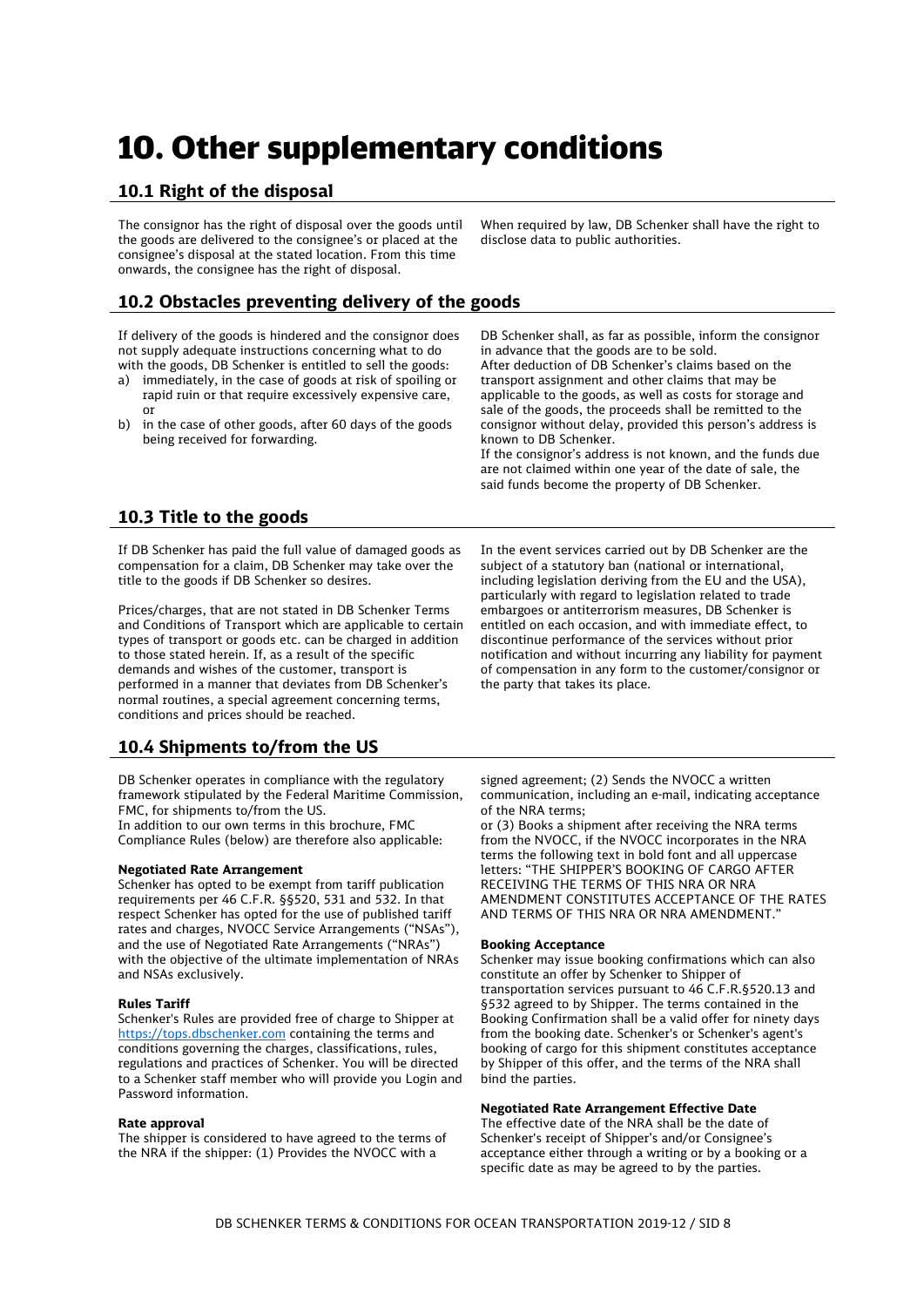## <span id="page-8-0"></span>CHAPTER B. Price Information

**Our quotations are based on the current traffic situation, charges, tariffs, taxes, currency exchange rates, etc. We reserve the right to adjust prices accordingly in the event of changes in costs that are beyond our control.**

Rent, value-added tax, customs duty and other costs beyond our control will be charged separately.

The following is applicable for shipments with delivery terms Delivered Duty Paid (DDP): Our specified costs and charges in connection with Customs clearance in the receiving country assume that there are no restrictions to importing the goods in question and that correct documentation is available to complete the customs clearance of the assignment.

Ports may be congested at certain times of the year, which can result in increased costs for shipping lines. In such cases, a so-called congestion surcharge might be introduced. This will be charged by DB Schenker according to pre-notice. Shipping lines may also be overbooked, and in such case they may introduce what is known as a Peak Season Surcharge – PSS. This will also be charged by DB Schenker as notified.

### **1.1 Administration costs for Custom clearance**

We can assist in arranging custom clearance on your behalf. Our customs declaration fee will be quoted upon request

In the case of outlay of customs duties and any import VAT, a disbursement fee of 2.5% of the total customs and VAT amount, minimum USD 85 / shipment is charged.

### **1.2 Storage charge**

If a consignment remains uncollected for more than three (3) days following notification, a storage charge is payable for each day from day four (4).

For cash payment, an administrative cost of SEK 650 / shipment will be charged.

Container demurrage and detention as well as quai storage is charged according to quotation or as per Schenker tariff.

### **1.3 Domestic transport**

A fuel surcharge is payable on all domestic transports. For information about the current level, reference can be made to the DB Schenker website,

[https://www.dbschenker.com/dk](https://www.dbschenker.com/dk-da/produkter/s%C3%B8fragt/praktisk-information-og-till%C3%A6g)[da/produkter/s%C3%B8fragt/praktisk-information-og](https://www.dbschenker.com/dk-da/produkter/s%C3%B8fragt/praktisk-information-og-till%C3%A6g)[till%C3%A6g](https://www.dbschenker.com/dk-da/produkter/s%C3%B8fragt/praktisk-information-og-till%C3%A6g)

### **1.4 Examples other surcharges**

• Ocean-related supplementary charges will be payable in accordance with the levels applicable at the time of shinning

• Costs for advance notification (country regulations) will be charged in accordance with outlay, where applicable.

• Legalization and load securing materials will be charged as agreed, where applicable.

• The cost of weighing containers (VGM) will be added where applicable.

Empty containers must be returned to the empty container depot as instructed by the shipping line at the expense of the freight paying party.

Unloaded containers must be returned clean and dust free in the same condition as prior to use. Any costs for cleaning and/or repairs from the carrier must be paid by the customer.

• An ocean freight supplement will be payable on goods that cannot be stacked.

• Heavy cargo (weight above 1 ton per cbm) will be handled as per specific quotation, not considered as general cargo.

• Paper invoices will be charged at DKK 150 per invoice. All invoices are normally sent by email.

• An insurance quotation can be submitted upon request.